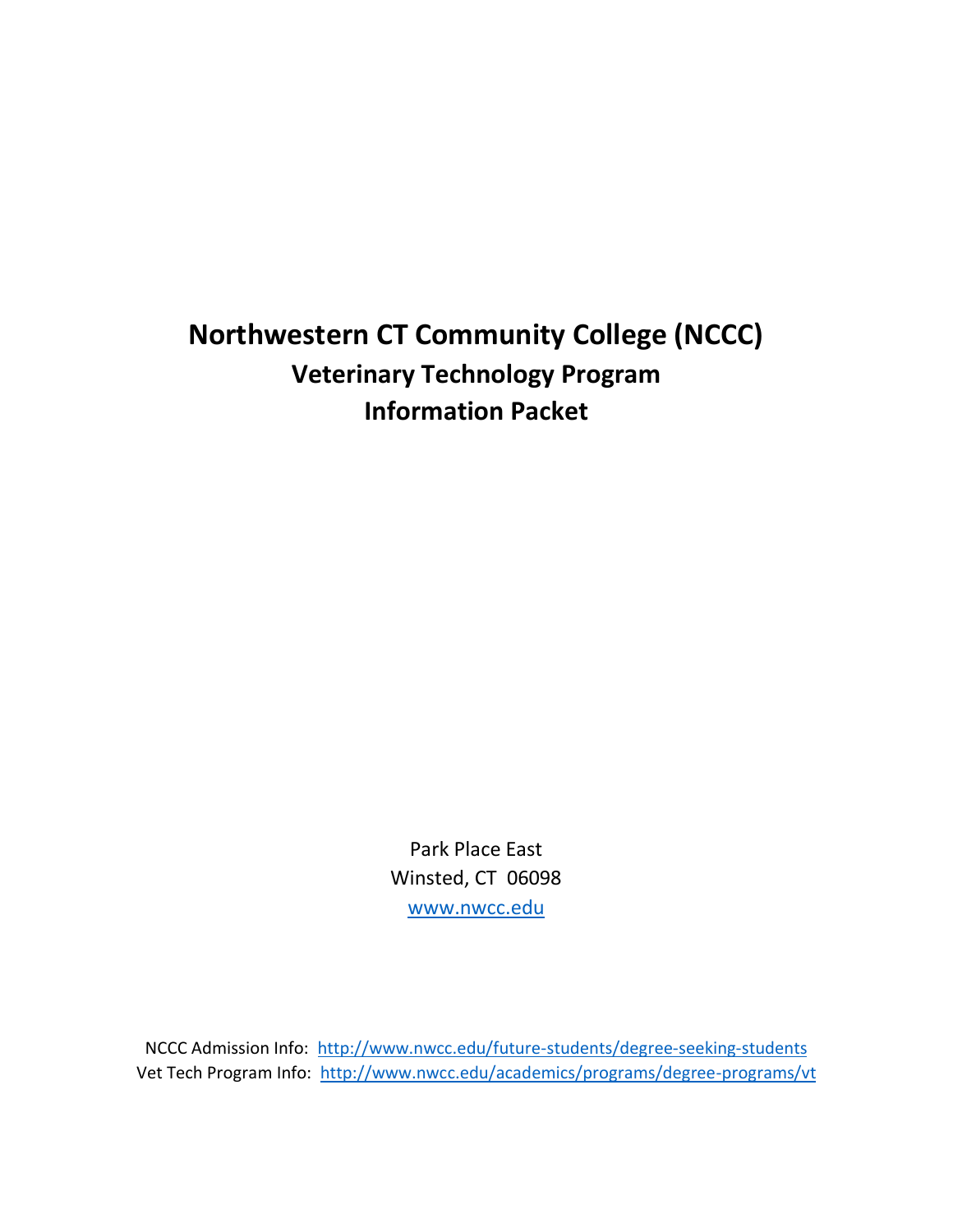#### **Introduction**

The Associate Degree in this AVMA fully-accredited program will prepare students for immediate employment in veterinary offices, biological research facilities, drug and feed manufacturing companies, and in the animal production industry. The objective of this program is to provide the classroom, laboratory, and field experience that will prepare students to be job entry-level competent in all of the above, with a special focus on companion animal medicine and practice. The NCCC Veterinary Technology Program promotes graduate success through a combination of challenging studies, extensive on-site hands-on learning opportunities, affiliations with off-site veterinary clinics, and continued emphasis on the need for lifelong learning.

After completing the Associate Degree program, eligible students have the option of transferring to the College of Agriculture and Natural Resources at the University of Connecticut to major in either Animal Science or Pathobiology.

## **Program Prerequisites**

The Veterinary Technology Program is a Selective Admissions Program, with applications accepted each spring for admittance in the following fall. There are currently three prerequisite courses, which must be completed with a "C" or higher prior to entry to the program – BIO121 General Biology, CHE111 Concepts of Chemistry, and MAT137 Intermediate Algebra. While it is possible to apply while the prerequisite course(s) are in progress, admission will then be contingent upon successful completion of the course(s) with a "C" or higher.

The application process includes submission of official transcripts, a Personal Statement, two Letters of Recommendation, and an interview with Program personnel. Depending on the ratio of applicants to available spots, not all students may be selected to interview. Prior experience in the field (either employment or shadowing/observation) is highly recommended, but not required. Applicant ranking is based on: Prerequisite GPA; overall GPA; and quality of Essay Responses and Reference.

### **Program Academic Requirements**

**Students must apply and be formally accepted into the Veterinary Technology Program in order to register for VET\* designated courses at NCCC.** Matriculation into the Veterinary Technology Program is in the fall only, as most courses must be taken in sequence. Once enrolled, students may attend the NCCC Vet Tech Program on either a full-time or part-time basis. Full-time students can complete the program in two academic years (including a summer semester). Part-time students must complete all the program Veterinary Technology and Biology (VET\* and BIO\* designated) courses within **a five-year time** frame.

Once enrolled in the program, a minimum grade of "C" (2.00) is required in all VET\* designated courses. Students that earn a grade of "C-" or lower, including grades of "W", will only be allowed to repeat a class one time. Students who do not earn an acceptable grade of "C" after two attempts at a VET\* designated course will be dropped from the NCCC Veterinary Technology Program.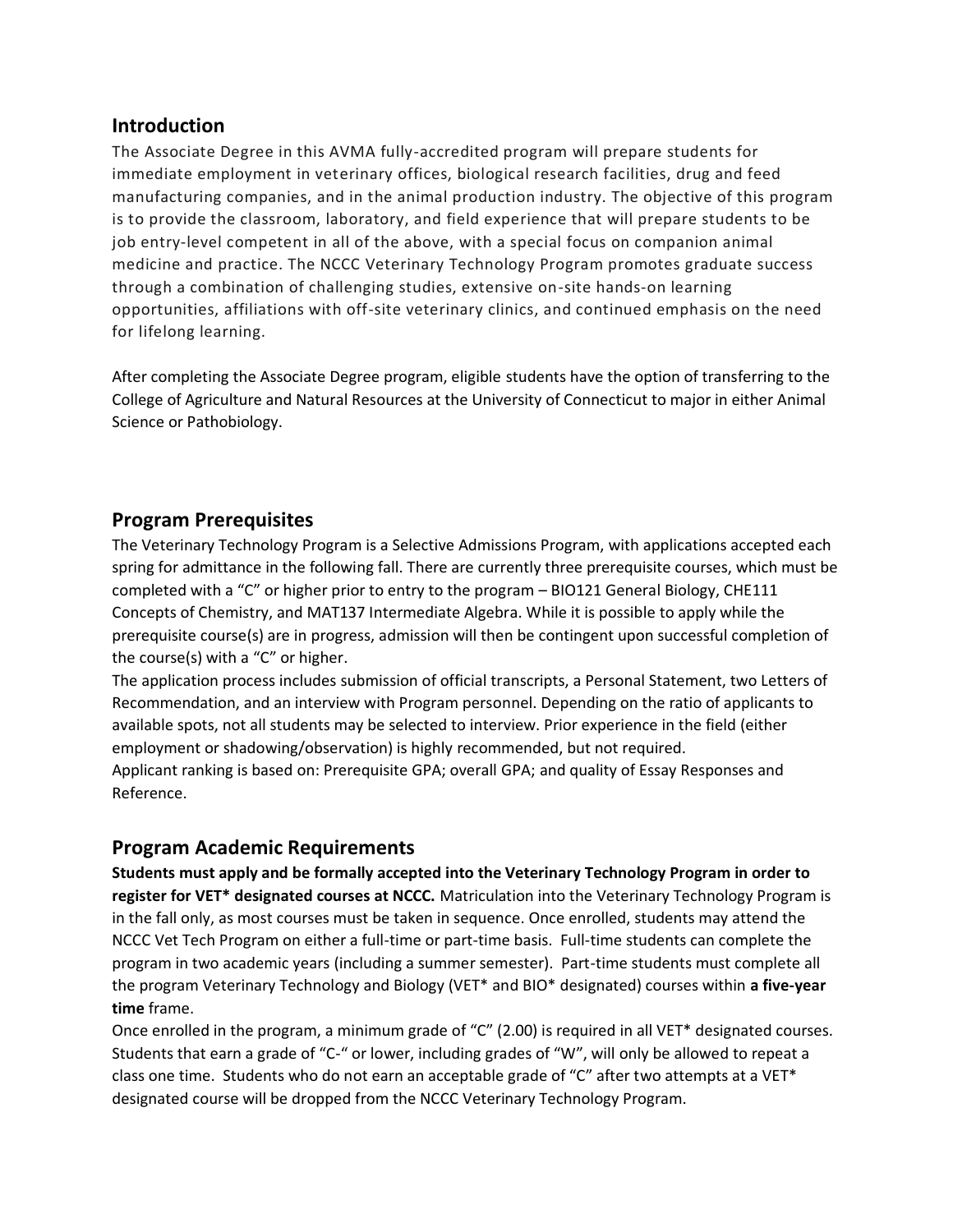The NCCC Veterinary Technology Program is time intensive. Full-time students should expect to spend 17-24 hours per week in class, and 3 hours of preparation (reading, studying, completing assignments and projects) for each hour spent in class. Several classes require student participation in animal care rotations, and it is the student's responsibility to perform that care even if they are not otherwise scheduled to be in class that day. In addition, the program requires regular field trips for some classes, as well as the completion of two off-campus externships of 150 and 180 hours, respectively. Students are responsible for their own transportation in all cases.

### **Transferring Credits**

Once admitted to the Veterinary Technology Program, students must complete all VET courses at NCCC. Generally speaking, credits from other Veterinary Technology Programs are not eligible for transfer due to accreditation requirements, although in rare circumstances credit by exam may be allowed. Due to this fact, students seeking transfer from another Veterinary Technology Program will be considered on an individual basis and are not guaranteed acceptance.

Transfer between Veterinary Technology programs in the Connecticut Community College system is also only allowed under very unusual circumstances, and the ability to do so is not guaranteed. Students wishing to transfer between community college programs must apply to the new program using the regular program admissions process. They must be in good standing with the original institution, and must demonstrate a significant need for the change. In addition, admission will be contingent upon space availability, as priority in class registration will be given to students already enrolled in the program. Finally, clinical courses (those containing hands-on skills) may not transfer due to accreditation requirements, and will have to be assessed on an individual basis.

## **Program Health / Vaccination Requirements**

For any VET\* designated courses numbered 150 or higher (excluding VET\* 201 & VET\* 202), a health assessment and rabies vaccination status form are required. These forms will be provided to applicants upon their acceptance to the program.

As part of the Health Assessment, students must be declared to be in overall good health, and must be capable of lifting a minimum of 50 lbs from the ground. It is strongly advised that all students be current on their tetanus vaccination.

Pre-exposure rabies vaccination is required for all students enrolling in the Veterinary Technology Program as of Fall 2021. The NCCC Veterinary Technology program utilizes shelter animals for which vaccination history is incomplete or unknown. Although students with medical exemptions to vaccination will still be allowed to register and participate in courses, they will not be allowed to work with any animals whose Rabies vaccine status is not up-to-date, or unknown; therefore failure to complete the Rabies Vaccination series may limit the student's ability to progress through the program in a timely manner.

Clinical labs also present hazards for veterinary technology students including, but not limited to, injury related to animal handling, exposure to diagnostic radiation, exposure to gas anesthetic agents, and